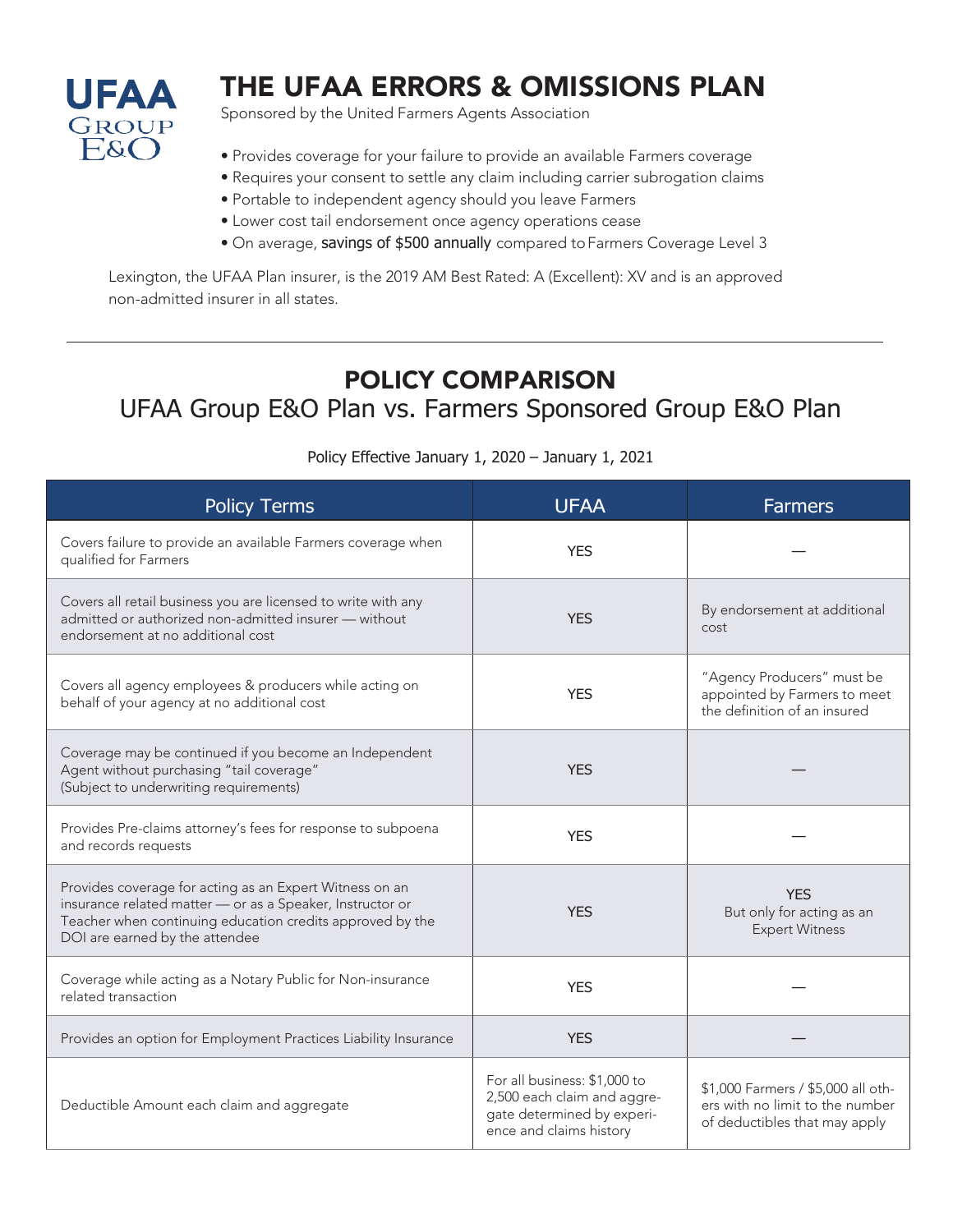### UFAA Group E&O Plan vs. Farmer Sponsored Group E&O Plan

| <b>Policy Terms</b>                                                                                                                                                        | <b>UFAA</b>                                      | <b>Farmers</b>                                                                                                                     |
|----------------------------------------------------------------------------------------------------------------------------------------------------------------------------|--------------------------------------------------|------------------------------------------------------------------------------------------------------------------------------------|
| Offers Deductible Waiver Endorsement                                                                                                                                       | <b>YES</b><br>Included at no additional<br>cost. | <b>YES</b><br>For an additional premium.<br>Will be voided for failure to<br>inspect a risk                                        |
| Waives \$1,000 of your Deductible for any loss if you have no<br>claims that resulted in payment of either damages or defense<br>expenses within the last 5 policy periods | No time requirement                              | Waiver of \$1,000 applies only<br>to Farmers products and only if<br>you have not reported a claim<br>in the last 5 years          |
| Waives up to 75% with a maximum of \$2,000 of your Deductible<br>if your claim is settled without court mandated proceedings                                               | <b>YES</b>                                       |                                                                                                                                    |
| Waives up to 50% with a maximum of \$2,000 if your claims is<br>settled to the satisfaction of all including the company through<br>mediation                              | <b>YES</b>                                       |                                                                                                                                    |
| Provides individual risk management evaluation and manual                                                                                                                  | <b>YES</b>                                       |                                                                                                                                    |
| Provides a sub limit of coverage for a Computer System Breach<br>resulting in data loss or loss due to your client's Identity theft                                        | <b>YES</b>                                       | <b>YES</b>                                                                                                                         |
| Premium rated only for your exposures, no subsidy of other<br>agents or company                                                                                            | <b>YES</b>                                       |                                                                                                                                    |
| Carrier requires your approval to settle a claim                                                                                                                           | <b>YES</b>                                       |                                                                                                                                    |
| Does not allow Agency appointment agreement termination<br>status to affect coverage benefits                                                                              | <b>YES</b>                                       |                                                                                                                                    |
| Prohibits Farmers access to agent claims data                                                                                                                              | <b>YES</b>                                       |                                                                                                                                    |
| Allows you to make monthly payments                                                                                                                                        | <b>YES</b>                                       | <b>YES</b>                                                                                                                         |
| Coverage retroactive to your reserve appointment date if<br>continuously covered                                                                                           | <b>YES</b>                                       | <b>YES</b>                                                                                                                         |
| Provides Carrier Insolvency Coverage for carriers rated AM Best<br>B+ and Demotech A or better                                                                             | <b>YES</b>                                       | AM Best B+ or better only                                                                                                          |
| Optional Tail Coverage available for all business for an<br>additional premium                                                                                             | <b>YES</b>                                       | <b>YES</b><br>(Providing you are not termi-<br>nated under the immediate<br>reasons clause of the agency<br>appointment agreement) |

# Get a Quick Quote today!